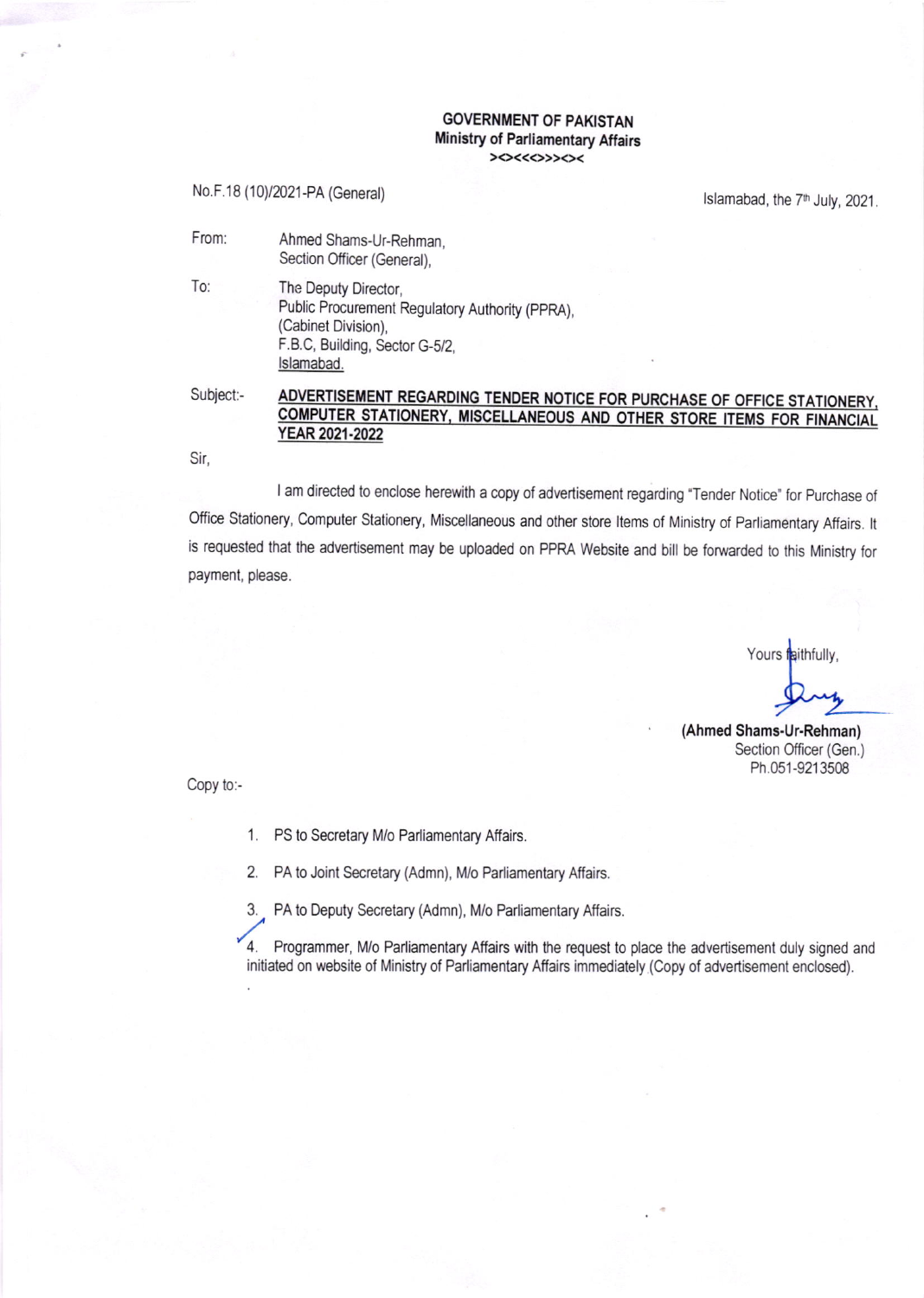### NO.F.18 (10)/2021-PA (General) GOVERNMENT OF PAKISTAN MINISTRY OF PARLIAMENTARY AFFAIRSくゝくゝくゝ

## Subject: TENDER NOTICE.

Ministry of Parliamentary Affairs invites sealed bids from well reputed lslamabad based firms registered with lncome Tax and Sales Tax Departments and who are on Active Tax payers list of the FBR, for supply of Office Stationery, Computer Stationery, Miscellaneous and other store items for official use during the Financial Year 2021-2022.

2. List of items and specification alongwith detailed Terms & Conditions etc may be obtained from the office of the undersigned during office hours (9.00am to 5.00pm) except Saturday & Sunday and gazetted holidays before the closing date i.e. 5<sup>th</sup> August, 2021 at 10.30hrs.

3. The interested firms may submit their sealed bids alongwith call deposit of Rs.50,000/- (Rupees Fifty thousand only), in favour of Section Officer (General), Ministry of Parliamentary Affairs as earnest money in the shape of Bank draft/Pay Order on or before 5<sup>th</sup> August, 2021 at 10.30hrs. Quotations will be opened on the same date at 1100hrs in the presence of bidders. lncomplete bids or the bids received after due date and time will not be entertained.

Section Officer (General) Ministry of Parliamentary Affairs Room N0.325; Block 'R' Pak-Secretariat, lslamabad. Tel: 9213508